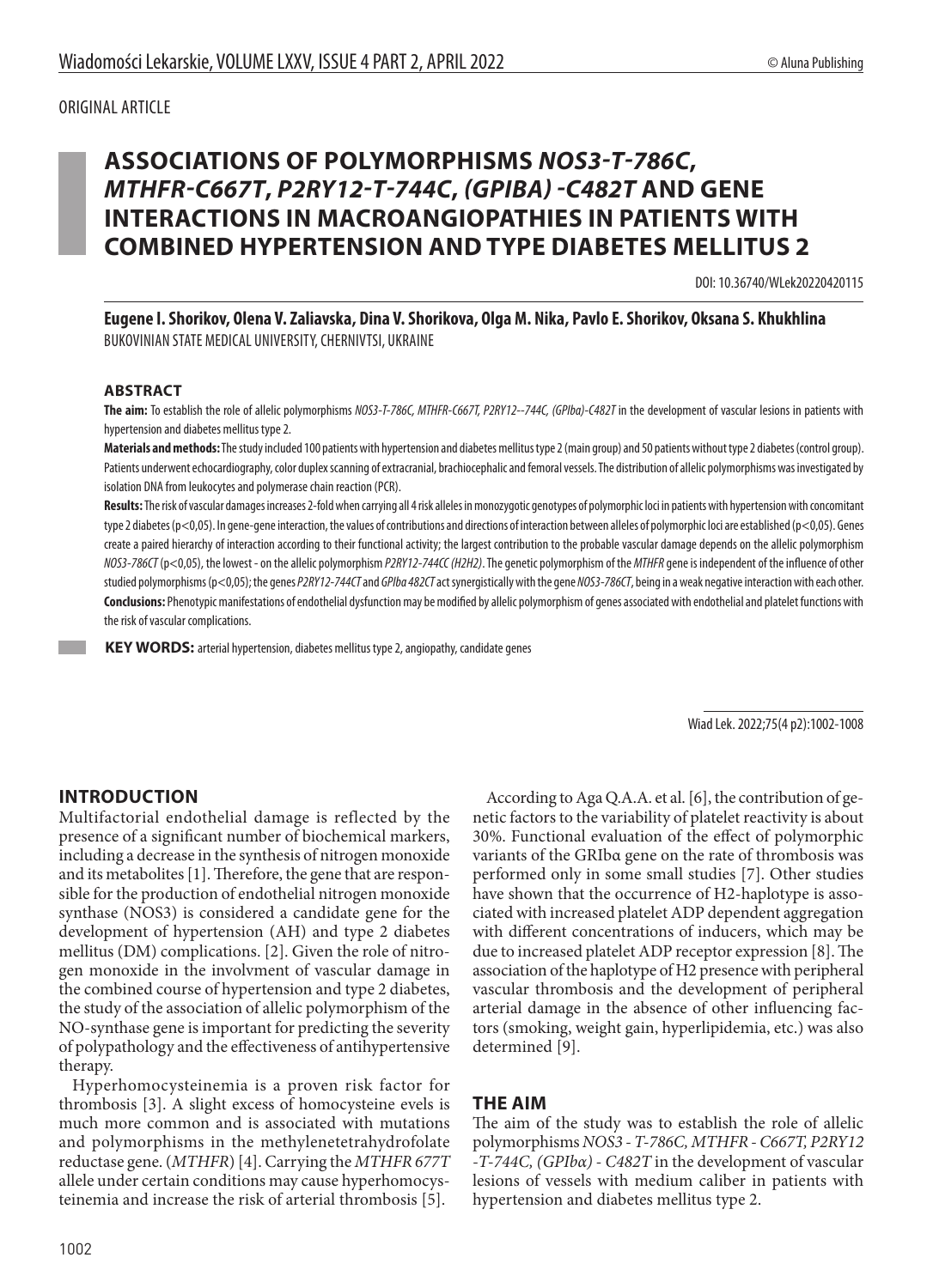| Gene                            | <b>Poly-morphism</b> | Genotype            | <b>Distribution of</b><br>genotypes in the<br>control group |      | $p1$ for $x2$ ,<br>p2 Fisher's | <b>Distribution of</b><br>genotypes in the<br>main group |      | $p1$ for $\chi$ 2, $p2$<br><b>Fisher's exact</b> |
|---------------------------------|----------------------|---------------------|-------------------------------------------------------------|------|--------------------------------|----------------------------------------------------------|------|--------------------------------------------------|
|                                 |                      |                     | N                                                           | $\%$ | exact                          | N                                                        | $\%$ |                                                  |
|                                 |                      | $-786CC$            | 4                                                           | 8    | $p1=0,25$<br>$p2=0,35$         | 15                                                       | 15   | p1 < 0.01<br>p2<0,01                             |
| NOS3                            | T-786C               | $-786CT$            | 26                                                          | 52   |                                | 72                                                       | 72   |                                                  |
|                                 |                      | $-786TT$            | 20                                                          | 40   |                                | 13                                                       | 13   |                                                  |
|                                 | C667T                | 667CC               | 21                                                          | 42   | $p1=0,18$<br>$p2=0,26$         | 19                                                       | 19   | p1<0,01<br>p2<0,01                               |
| <b>MTHFR</b>                    |                      | 667CT               | 25                                                          | 50   |                                | 69                                                       | 69   |                                                  |
|                                 |                      | 667TT               | $\overline{4}$                                              | 8    |                                | 12                                                       | 12   |                                                  |
| P <sub>2</sub> RY <sub>12</sub> |                      | $-744$ TT<br>(H1H1) | 25                                                          | 50   |                                | 37                                                       | 37   | $p1=0,15$<br>$p2=0,21$                           |
|                                 | T-744C<br>(H1/H2)    | $-744$ TC<br>(H1H2) | 22                                                          | 44   | $p1=0,51$<br>$p2=0,73$         | 53                                                       | 53   |                                                  |
|                                 |                      | $-744CC$<br>(H2H2)  | 3                                                           | 6    |                                | 10                                                       | 10   |                                                  |
| GPIba                           | C482T                | 482CC               | 16                                                          | 32   |                                | 4                                                        | 4    |                                                  |
|                                 |                      | 482CT               | 30                                                          | 60   | $p1=0,06$<br>$p2=0,08$         | 86                                                       | 86   | p1 < 0,01<br>p2<0,01                             |
|                                 |                      | 482TT               | $\overline{4}$                                              | 8    |                                | 10                                                       | 10   |                                                  |

| Table I. Distribution of gene polymorphisms and their correspondence to Hardy-Weinberg equilibrium |  |  |
|----------------------------------------------------------------------------------------------------|--|--|
|----------------------------------------------------------------------------------------------------|--|--|

Note: Genotypes that are potential risk factors for vascular lesions in hypertension and type 2 diabetes are highlighted in bold

#### **MATERIALS AND METHODS**

The study included 100 patients with hypertension and diabetes mellitus type 2 (main group) and 50 patients with hypertension without type 2 diabetes (control group). Verification of the diagnosis of hypertension was performed using the criteria recommended by the European Society of Hypertension and Cardiology, verification of diabetes was carried out on the basis of WHO criteria. All representatives belonged to the general population of Ukrainians in Chernivtsi region (Northern Bukovyna).

The distribution of alleles of polymorphic regions was investigated by isolation of genomic DNA from peripheral blood leukocytes and subsequent amplification by polymerase chain reaction (PCR) on the amplifier "Amply-4L". All patients underwent echocardiography, color duplex scanning of extracranial vessels, duplex scanning of brachiocephalic and femoral vessels on the EnVisor HD device (Philips, USA). Attention was paid to the presence of stenotic lesions of large vessels, assessment of intraluminal diameter of vessels and thickening of the complex of intima-media walls of large vessels for verification of macroangiopathies.

For statistical analysis of the obtained results we used a a programe packages Statistica for Windows 8.0 (Stat Soft inc., USA), WinPEPI 11.43 (School of Public Health and Community Medicine, Hebrew University, Israel), MDR 3.0.2 (Perelman School of Medicine of the University of Pennsylvania, USA), GMDR 0.7 (Department of Psychiatry and Neurobehavioral Sciences University of Virginia, USA).Values are presented in the frequencies (percentage of observations to the total number of subjects). DeFinetti online programs (https://ihg.gsf.de/cgi-bin/hw/hwa1.pl) (Institute of Human

Genetics, Helmholtz Center, Munich, Germany) were used to study the associations of genetic polymorphisms. Comparison of the frequency of alleles and genotypes was performed using the criterion  $\chi$ 2 of maximum likelihood (ML  $\chi$ 2) and modification of the exact Fisher's test (mid-p). At level of p<0,05 discrepancies were considered statistically significant.

#### **RESULTS**

At the initial stage of the study, the distribution of genotypes of polymorphisms of genes of 4 loci, respectively, according to the Hardy-Weinberg equilibrium in the main and control groups were calculated. The results of the compliance analysis are presented in table I.

In the control group there was no statistical deviation from Hardy-Weinberg equilibrium. In contrast, the genotype distribution of the main group polymorphisms for the *NOS3*, *MTHFR* and *GPIbα* genes was characterized by a probable deviation from Hardy-Weinberg equilibrium, and no statistically significant deviation from equilibrium was found for the *P2RY12* gene polymorphism.

A monolocus analysis of the associations of alleles and genotypes of the corresponding polymorphisms with the risk of vascular damage of the elastic type in patients with hypertension and concomitant type 2 diabetes showed the presence of changes between the main and control groups. Tests of associations of allelic polymorphism T-786C of the NOS3 gene are presented in table II.

The variability of the -786C allele was associated with an increased risk (2.55-fold increase) (Table II) of large vessel damage in the examined patients compared with the control. The main group also differed in the level of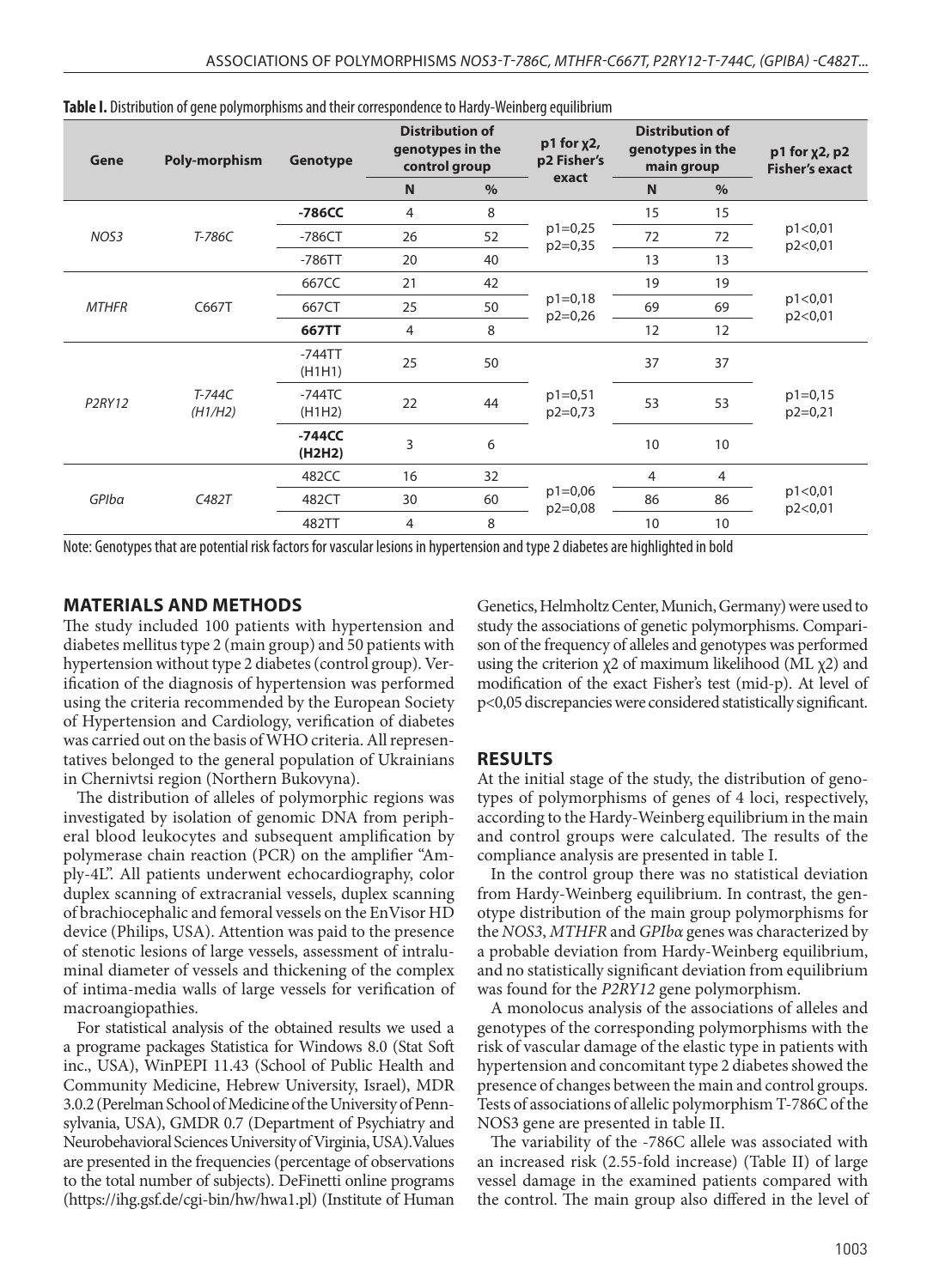| <b>Simple frequency of</b><br>The degree of<br>alleles<br>heterozygosity  |                                | The degree of<br>homozygosity       | <b>Allelic positivity</b>       | Linear trend<br>(Armitage's test) |  |  |  |
|---------------------------------------------------------------------------|--------------------------------|-------------------------------------|---------------------------------|-----------------------------------|--|--|--|
|                                                                           |                                | Allele risk 2 (T)                   |                                 |                                   |  |  |  |
| $[1]<-$ [2]                                                               | $[11]< [12]$                   | $[11]<-$ [22]                       | $[11] < -$ [12+22]              | General OR                        |  |  |  |
| $OR = 0.49$<br>95%Cl=0,30-0,81                                            | $OR = 0.74$<br>95%Cl=0,23-2,43 | $OR = 0.17$<br>95%Cl=0,05-0,64      | $OR = 0.49$<br>95%Cl=0,16-1,57  | $OR = 0.38$                       |  |  |  |
| $x2=0.25$<br>$x2=7.77$<br>$x2=7.59$<br>$p=0,005$<br>$p=0,62$<br>$p=0,006$ |                                | $x2=1,48$<br>$p=0.22$               | $x^2 = 11,4$<br>p < 0.001       |                                   |  |  |  |
| Allele risk 1 (C)                                                         |                                |                                     |                                 |                                   |  |  |  |
| [2] < > [1]                                                               | $[22]<->[12]$                  | $[22]<->[11]$                       | $[11+12] \leftarrow [22]$       | General OR                        |  |  |  |
| $OR = 2,02$<br>$95\%$ Cl=1,23-3,33                                        | $OR = 4.27$<br>95%Cl=1,86-9,77 | $OR = 5,77$<br>$95\%$ Cl=1,56-21,28 | $OR = 4.46$<br>95%Cl=1,98-10,05 | $OR = 2.55$                       |  |  |  |
| $x^2=7,77$<br>$p=0,005$                                                   | $x^2=12,58$<br>$p=0,003$       | $x2=7,59$<br>$p=0,006$              | $x2 = 14,16$<br>p<0,001         | $x^2 = 11,4$<br>p<0,001           |  |  |  |

**Table II.** Association of T-786C alleles of the NOS3 gene in patients with macrovascular lesions in hypertension and diabetes mellitus compared with control

**Table III.** Association of C667T alleles of the MTHFR gene in patients with macrovascular lesions in hypertension and diabetes mellitus compared with control

| Simple frequency of<br>alleles     | The degree of<br>heterozygosity | The degree of<br>homozygosity  | <b>Allelic positivity</b>      | <b>Linear trend</b><br>(Armitage's test) |  |  |  |
|------------------------------------|---------------------------------|--------------------------------|--------------------------------|------------------------------------------|--|--|--|
|                                    |                                 | Allele risk 2 (T)              |                                |                                          |  |  |  |
| $[1]<-2$                           | $[11]<-$ [12]                   | $[11]<-22$                     | $[11] < -$ [12+22]             | <b>General OR</b>                        |  |  |  |
| $OR = 1.77$<br>$95\%$ Cl=1,18-2,65 | $OR = 3.05$<br>95%Cl=1,59-5,6   | $OR = 3.32$<br>95%Cl=1,17-9,44 | $OR = 3.09$<br>95%Cl=1,63-5,84 | $OR = 1.98$                              |  |  |  |
| $x2=7,61$                          | $x2 = 11,60$                    | $x^2=5,32$                     | $x2 = 12,48$                   | $x2 = 10,04$                             |  |  |  |
| $p=0,006$                          | $p=0,006$                       | $p=0,02$                       | p < 0.001                      | $p=0,002$                                |  |  |  |
| Allele risk 1 (C)                  |                                 |                                |                                |                                          |  |  |  |
| [2] < > [1]                        | $[22]<->[12]$                   | [22] < > [11]                  | $[11+12]$ <-> $[22]$           | General OR                               |  |  |  |
| $OR = 0.57$                        | $OR = 0.92$                     | $OR = 0.30$                    | $OR = 0.64$                    | $OR = 0.49$                              |  |  |  |
| 95%Cl=0,38-0,85                    | 95%Cl=0,35-2,42                 | 95%Cl=0,11-0,86                | 95%Cl=0,25-1,63                |                                          |  |  |  |
| $x^2=7,61$                         | $x2=0,53$                       | $x^2=5,32$                     | $x2=0.89$                      | $x2 = 10,04$                             |  |  |  |
| $p=0,006$                          | $p=0,86$                        | $p=0.02$                       | $p=0.35$                       | $p=0,002$                                |  |  |  |

Table IV. Association of T-744C (H1 / H2) alleles of the P2RY12 gene in patients with macrovascular lesions in hypertension and diabetes mellitus compared with controls

| Simple frequency of<br><b>alleles</b>  | The degree of<br>heterozygosity | The degree of<br>homozygosity  | <b>Allelic positivity</b>      | Linear trend<br>(Armitage's test) |  |  |  |
|----------------------------------------|---------------------------------|--------------------------------|--------------------------------|-----------------------------------|--|--|--|
|                                        |                                 | Allele risk 2 (T) (H2)         |                                |                                   |  |  |  |
| $[1]<-$ [2]                            | $[11]<-$ [12]                   | $[11]<-22$                     | $[11] < -$ [12+22]             | <b>General OR</b>                 |  |  |  |
| $OR = 1.48$<br>95%Cl=0,88-2,49         | $OR = 1.62$<br>95%Cl=0,80-3,31  | $OR = 2.52$<br>95%Cl=0,56-9,01 | $OR = 1.70$<br>95%Cl=0,86-3,39 | $OR = 1.53$                       |  |  |  |
| $x^2 = 2,16$<br>$x2=0.25$<br>$x2=1,37$ |                                 | $x^2=2,32$                     | $x^2=2,45$                     |                                   |  |  |  |
| $p=0,15$                               | $p=0,62$                        | $p=0,24$                       | $p=0,13$                       | $p=0,12$                          |  |  |  |
| Allele risk 1 (T)(H1)                  |                                 |                                |                                |                                   |  |  |  |
| [2] < > [1]                            | $[22]<->[12]$                   | $[22]<->[11]$                  | $[11+12] < >[22]$              | <b>General OR</b>                 |  |  |  |
| $OR = 0.68$<br>95%Cl=0,40-1,14         | $OR = 0.72$<br>95%Cl=0,18-2,88  | $OR = 0.44$<br>95%Cl=0,11-1,78 | $OR = 0.57$<br>95%Cl=0,15-2,19 | $OR = 0.65$                       |  |  |  |
| $x^2=2,16$                             | $x^2=0,21$                      | $x^2=1,37$                     | $x2=0,67$                      | $x^2 = 2,45$                      |  |  |  |
| $p=0,15$                               | $p=0,64$                        | $p=0,24$                       | $p=0,41$                       | $p=0,12$                          |  |  |  |

heterozygosity (OR = 4.27; 95% CI = 1,86 – 9,77; p<0,05) from the control, which explained the deviation of the frequency of genotypes from Hardy-Weinberg equilibrium.

Analysis of the associations of alleles of the *C667T* polymorphic locus of the *MTHFR* gene showed a constant difference in the "risk" allele of T in patients with hypertension with concomitant type 2 diabetes. Adjusted for the linear trend, the odds ratio (OR) is 1,98 ( $p = 0.002$ ), table III. The model is also characterized by an increased degree of heterozygosity and the presence of allelic positivity in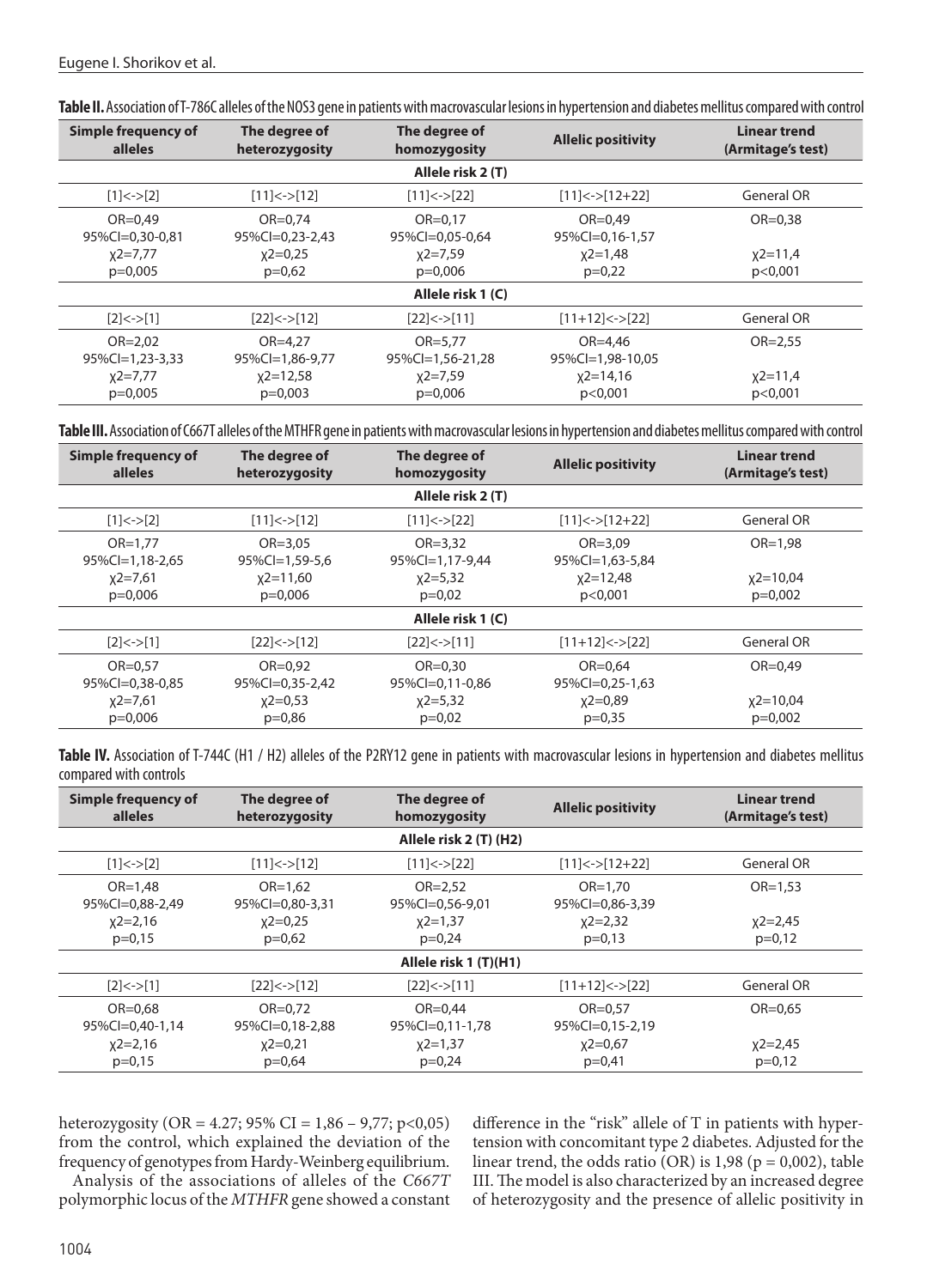| Simple frequency of<br>alleles                                                | The degree of<br>heterozygosity  | The degree of<br>homozygosity    | <b>Allelic positivity</b>        | Linear trend<br>(Armitage's test) |  |  |  |
|-------------------------------------------------------------------------------|----------------------------------|----------------------------------|----------------------------------|-----------------------------------|--|--|--|
|                                                                               |                                  | Allele risk 2 (T)                |                                  |                                   |  |  |  |
| [1] < >[2]                                                                    | $[11]< [12]$                     | $[11]<-$ [22]                    | $[11]<->[12+22]$                 | <b>General OR</b>                 |  |  |  |
| $OR = 1.84$<br>95%Cl=1,13-3,00                                                | $OR = 11.46$<br>95%Cl=3,55-37,01 | $OR = 10.00$<br>95%Cl=2,03-49,28 | $OR = 11,29$<br>95%Cl=3,53-36,15 | $OR = 3.29$                       |  |  |  |
| $x2=6,01$<br>$x^2 = 22,34$<br>$x^2=8,99$<br>$p=0.014$<br>p<0,001<br>$p=0,003$ |                                  | $x^2 = 22,62$<br>p<0,001         | $x^2=13,33$<br>p<0,001           |                                   |  |  |  |
| Allele risk 1 (C)                                                             |                                  |                                  |                                  |                                   |  |  |  |
| [2] < > [1]                                                                   | $[22]<-$ [12]                    | [22] < > [11]                    | $[11+12] \leftarrow [22]$        | <b>General OR</b>                 |  |  |  |
| $OR = 0.54$<br>95%Cl=0,33-0,89                                                | $OR = 1.15$<br>95%Cl=0,34-3,93   | $OR = 0.10$<br>95%Cl=0,02-0,49   | $OR = 0.78$<br>95%Cl=0,23-2,63   | $OR = 0.29$                       |  |  |  |
| $x^{2=6,01}$<br>$p=0,014$                                                     | $x2=0.05$<br>$p=0.83$            | $x^2=8,99$<br>$p=0,003$          | $x^2=0,16$<br>$p=0,69$           | $x^2=13,33$<br>p<0,001            |  |  |  |

**Table VI.** GRS for two-locus, three-locus, and four-locus models of vascular complications in patients with hypertension and diabetes type 2

| <b>Genes with polymorphic loci</b> | OR and 95% CI       | $x^2$ , p   |
|------------------------------------|---------------------|-------------|
| <b>MTHFR</b>                       | $1,62(0,50 - 5,32)$ | 0,56;0,46   |
| MTHFR+ NOS3                        | $1,94(0,80 - 4,60)$ | 2,25;0,13   |
| MTHFR+ P2RY12                      | $1,73(0,70-4,67)$   | 1,36; 0,24  |
| MTHFR+GPIba                        | $1,48(0,61 - 3,80)$ | 0,75;0,39   |
| NOS3+P2RY12                        | $2,05(0,83 - 5,46)$ | 2,40; 0,12  |
| NOS3+GPIba                         | $1,75(0,73-4,45)$   | 1,57; 0,21  |
| P2RY12+GPIba                       | $1,54(0,61 - 4,17)$ | 0,81;0,37   |
| MTHFR+ NOS3+P2RY12                 | $2,08(0,96 - 4,71)$ | 3,45;0,063  |
| MTHFR+ NOS3+GPIba                  | $1,87(0,87-4,11)$   | 2,56;0,11   |
| NOS3+ P2RY12+GPIba                 | $1,91(0,88 - 4,32)$ | 2,65;0,4    |
| MTHFR+P2RY12+GPIba                 | $1,67(0,76-3,79)$   | 1,63;0,20   |
| MTHFR+NOS3+P2RY12+GPIba            | $2,07(1,05 - 4,32)$ | 3,96; 0,046 |

**Table VII.** Models of gene-gene interactions in patients with vascular lesions of large caliber in the combined course of hypertension and diabetes mellitus type 2

| Combinations of polymorphisms in the<br>model | <b>Training</b><br>balance<br>accuracy | <b>Testing</b><br>balance<br>accuracy | <b>Test the significance</b><br>of the model<br>(sign (p) test) | <b>Reproducibility</b><br>of the model (CV<br>consistency) |
|-----------------------------------------------|----------------------------------------|---------------------------------------|-----------------------------------------------------------------|------------------------------------------------------------|
| MTHFR+NOS3+P2RY12+GPIba                       | 0.82                                   | 0.76                                  | 9(0.011)                                                        | 10/10                                                      |
| NOS3+ P2RY12+GPIba                            | 0.78                                   | 0.77                                  | 10(0,001)                                                       | 10/10                                                      |

the main group (respectively 3,3 and 4,8 times at p<0,001).

The ratio of alleles of the ADP receptor gene (*T-744C, P2YR12*) in patients was quite uneven: in  $63,5\% \pm 3,15\%$ of cases the presence of *-744T* allele, in 36,5% ± 3,15% - *-744C*-allele (p<0.05). The distribution of genotypes in the main group (H1/H1; H1/H2; H2/H2) of carriers of this polymorphism was determined as follows: H1/H1 homozygotes accounted for 37,0% of cases, homozygotes with the presence of the "risk" allele - H2/H2 – 10,0 %, heterozygotes H1/H2 – 53,0% (p<0,05), table IV.

The frequency distribution of alleles of the platelet glycoprotein receptor gene (*C482T, GP1bα*) was more uniform than the alleles of the P2RY12 receptor. Thus, the *482C* allele was found in 90% of patients (its frequency in the group – 47,0 ± 1,8%), and the *482T* allele - in 96% of patients (total frequency in the group  $-5.0 \pm 1.8$ %). However, the analysis of associations of the *C482T* polymorphic locus of the *GPIbα* gene revealed a probable excess of the T allele frequency in patients with hypertension with concomitant type 2 diabetes ( $OR = 3,29$  in the trend test, increasing the degree of heterozygosity for the allele " risk ", increase in the degree of allelic positivity (p<0,001)), table V.

Thus, based on data analysis, it can be assumed that allelic polymorphisms of the *NOS3*, *MTHFR*, and *GPIbα* genes can be considered as genetic markers of markers associated with vascular damage in the general cohort of patients with combined hypertension and type 2 diabetes.

Our monolocus analysis of allelic polymorphisms of four genes revealed a significant difference (p<0,05) in reducing the incidence of "protective" alleles and genotypes in pa-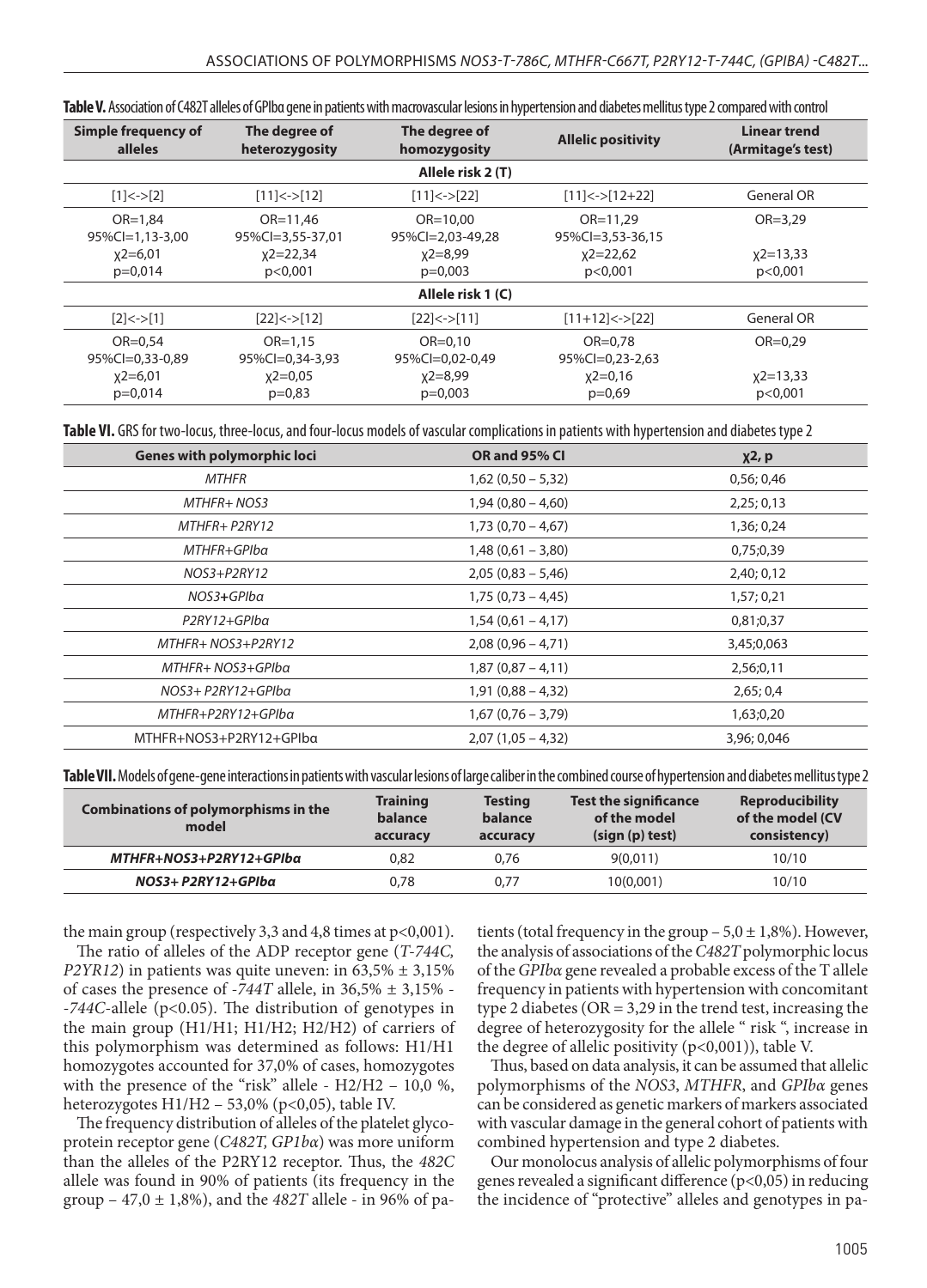

**Fig. 1.** Changes in the GRS index depending on the frequency of interaction of polymorphic loci of genes responsible for endothelial dysfunction.

Note: GRS for the models with different number of loci (from 1 to 4). The estimation of risk of macrovascular damage in patients with hypertension and diabetes mellitus type 2 (OR (95% CI)).

tients with hypertension and diabetes with macrovascular lesions, but monolocus analysis of the frequency of "risk" alleles and genotypes found only a tendency to increase epistatic or complementary interaction of the gen their frequency in patients of the main group ( $p > 0.05$ ).

using the Genetic Risc Score (GSR) interlocus conjugation model. According to this model, in the main and control group for the *GPIbα* gene the frequency of "risk" alleles was 53% and 38%, for the *P2RY12* gene - 36% and 28%, for the *NOS3* gene - 51% and 34%, for the MTHFR gene - 46% and 33%, with a total median frequency of 48,5% for the main group and 33,5% for the control group. On average, there were 1,33 alleles per person in the control group, and 1.86 alleles in the main group, which was in 1,42 folds greater (t  $= 3.07; p = 0.022; p = 0.04$  by median Mood test). Thus, in contrast to the single-locus model of allelic polymorphism, carriers of "risky" allelic polymorphisms simultaneously for all 4 genes significantly (p<0,05) increases the likelihood of macrovascular complications, which depends on multilocus gene interaction. GRS values for complications dependent on genotype interactions were calculated from models of two, three and four-gene interactions. Indicators of the ratio of chances (OR) with confidence intervals and the corresponding frequencies of risk genotypes are given in table VI.

Thus, the overall risk of macrovascular complications in patients with hypertension and diabetes mellitus 2 is a measure of the effect of a combination of polymorphisms of the four so-called "risky" alleles, of course, without considering the possible influence of additional polymorphisms or mutations in patients' genotypes.

Changes in the GRS index depending on the type of multiple model (including loci of models *MTHFR* (1 locus), *MTHFR + NOS3* (2 loci), *MTHFR + NOS3 + P2RY12* (3 loci), *MTHFR + NOS3 + P2RY12 + GPIbα* (4 loci)) are illustrated in fig. 1.

To validate gene interactions, analysis was performed interactions, namely, how mononucleotide poly<br>To validate gene interactions, analysis was performed interactions, namely, how mononucleotide poly Given that the regions of the studied polymorphisms are located on different chromosomes, it is possible that there is an epistatic or complementary interaction of the genes included in our analysis with each other. To evaluate these types of interactions, namely, how mononucleotide polymorphisms affect each other's function, we modeled the interaction of nucleotide polymorphisms by the method of multifactorial dimensional reduction (MDR). According to the analysis of this method in the sample of sick and healthy people, the optimal models of combinations of gene interactions were determined, with the establishment of their accuracy and reproducibility. Forced Search Algorithm was used to analyze the interaction models, which assessed the nature of genotype combinations in the direction of the development of macrovascular complications in patients with hypertension and type II diabetes. As a result, we selected 2 models with the highest degree of reproducibility (10/10 - 100%) - for three loci of polymorphism and for four loci of polymorphism, table VII.

Thus, the risk of developing macrovascular complications in patients with hypertension and diabetes mellitus type 2 associated with allelic polymorphism depends not only on the type of monolocus polymorphism, but has a more complex nature of dependence due to intergenic multidirectional interactions.

## **DISCUSSION**

Analysis of current literature data on the association of different polymorphic markers of the eNOS gene and hypertension shows contradictions. For example, in a Canadian study, an association of the polymorphic allele *-786T> C* with the risk of developing hypertension was found, but in Japanese studies, the existence of this association was not confirmed [10 ]. The polymorphic variant of the *Glu298Asp* gene in the eNOS gene has been shown to be associated with the risk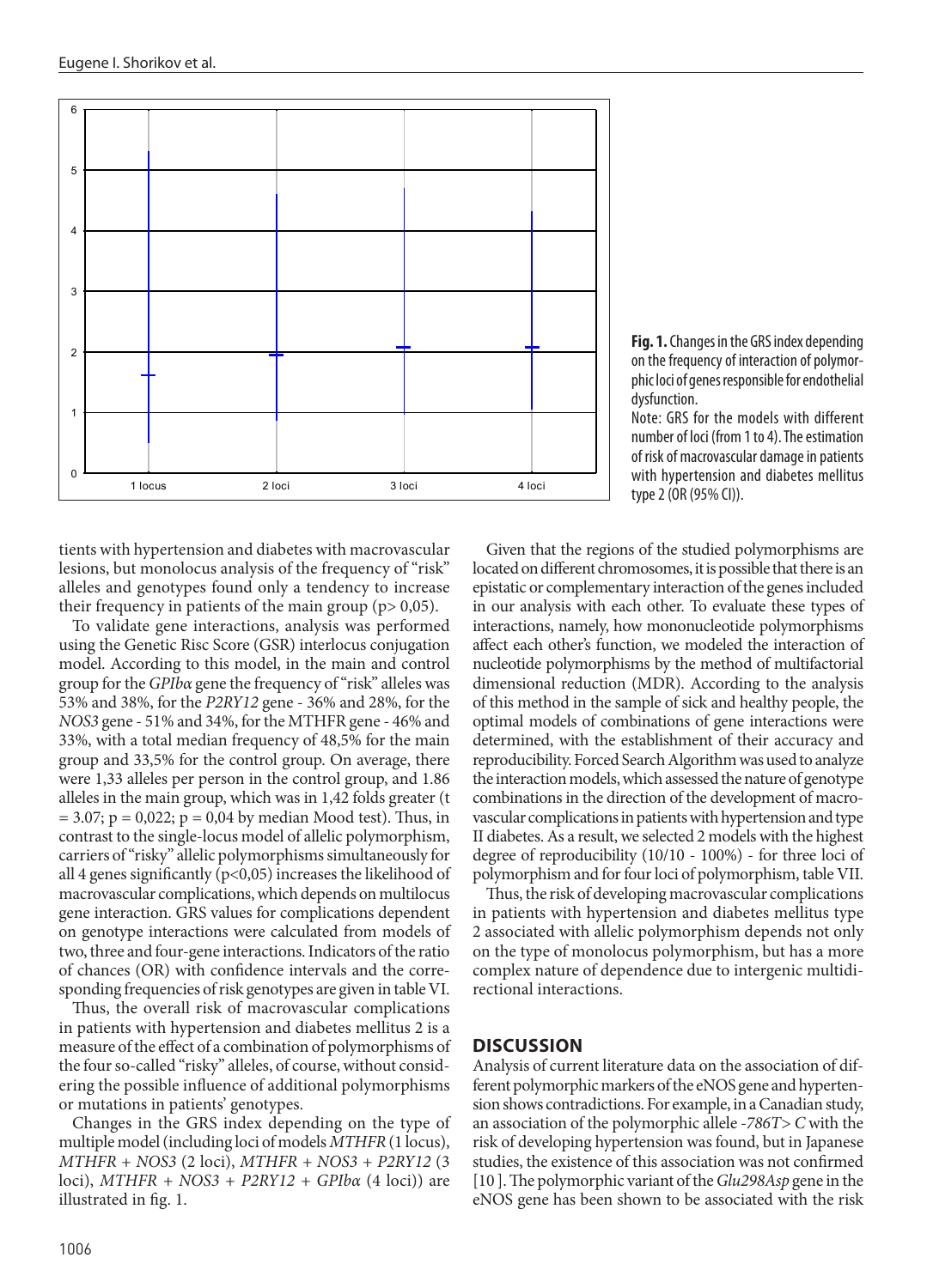of acute myocardial infarction [11], coronary artery disease (CAD) [12], AH [13]. The minisatellite polymorphism eNOS 4a / 4b has been studied in detail. In the Chinese population, allele 4a is defined as an independent risk factor for atherosclerosis and diseases that are accompanied by impaired formation of nitrogen monoxide, including hypertension [14]. However, in another study, on the contrary, the protective role of the 4a allele in the development of stroke in patients with hypertension [15]. Genotypes *eNOS-786C / C* and allele *eNOS-922G* in case-control studies were more common in patients with hypertension compared with the control group [16].

An association with arterial thrombosis depending of the *C667T* polymorphism of the *MTHFR* gene has been found in Chinese populations [17], Turkish population [18], Polish population [19], in Italians [20].

# **CONCLUSIONS**

- 1. The risk of vascular damages increases 2-fold when carrying all 4 risk alleles in monozygotic genotypes of polymorphic loci in patients with hypertension with concomitant type 2 diabetes  $(p<0.05)$ .
- 2. In gene-gene interaction, the values of contributions and directions of interaction between alleles of polymorphic loci are established (p<0,05). Genes create a paired hierarchy of interaction according to their functional activity; the largest contribution to the probable vascular damage depends on the allelic polymorphism *NOS3-786CT* (p<0,05), the lowest - on the allelic polymorphism *P2RY12-744CC (H2H2)*.
- 3. The genetic polymorphism of the *MTHFR* gene is independent of the influence of other studied polymorphisms (p<0,05); the genes *P2RY12-744CT* and *GPIbα 482CT* act synergistically with the gene *NOS3-786CT*, being in a weak negative interaction with each other.

# REFERENCES

- 1. Nassereddine S., Hassani Idrissi H., Habbal R. et al. The polymorphism G894 T of endothelial nitric oxide synthase (eNOS) gene is associated with susceptibility to essential hypertension (EH) in Morocco. BMC Med Genet. 2018; 19(1): 127.
- 2. Shoily S.S., Ahsan T., Fatema K. et al. A. Common genetic variants and pathways in diabetes and associated complications and vulnerability of populations with different ethnic origins. Sci Rep. 2021; 11(1): 7504.
- 3. Varlamos C., Pappas C., Kiouri E. et al. Hyperhomocysteinemia as the only risk factor in a young man presenting with ST-elevation myocardial infarction. J Cardiol Cases. 2020; 23(3): 112-114.
- 4. Yalım Z., Tutgun Onrat S., Alan S. et al. The effects of genetic polymorphisms and diabetes mellitus on the development of peripheral artery disease. Turk Kardiyol Dern Ars. 2020; 48(5): 484-493.
- 5. Chita D.S., Tudor A., Christodorescu R. et al. MTHFR Gene Polymorphisms Prevalence and Cardiovascular Risk Factors Involved in Cardioembolic Stroke Type and Severity. Brain Sci. 2020; 10(8): 476.
- 6. Aga Q.A.A., Hasan M.K., Nassir K.F. et al. Prevalence and types of genetic polymorphisms of CYP2C19 and their effects on platelet aggregation inhibition by clopidogrel. Eur Rev Med Pharmacol Sci. 2020; 24(21): 11286-11294.
- 7. Čeri A., Leniček Krleža J., Coen Herak D. et al. Role of platelet gene polymorphisms in ischemic pediatric stroke subtypes: a case-control study. Croat Med J. 2020; 61(1): 18-27.
- 8. Pandey C.P., Misra A., Negi M.P.S. et al. Aspirin & clopidogrel nonresponsiveness & its association with genetic polymorphisms in patients with myocardial infarction. Indian J Med Res. 2019; 150(1): 50-61.
- 9. Pina-Cabral L.B., Carvalhais V., Mesquita B. et al. Myocardial infarction before and after the age of 45: Possible role of platelet receptor polymorphisms. Rev Port Cardiol. 2018; 37(9): 727-735.
- 10. Förstеrmаnn U., Sеssа W.C. Förstеrmаnn, U. Nitric охidе synthаsеs: rеgulаtiоn аnd functiоn. Еur Hеаrt J. 2012; 33 (7): 829-837.
- 11. Zhu B., Si X., Gong Y. et al. An association between the endothelial nitric oxide synthase gene G894T polymorphism and premature coronary artery disease: a meta-analysis. Oncotarget. 2017; 8(44): 77990-77998.
- 12. Shabana S.S.U., Rehman A. Association Patterns of Endothelial Nitric Oxide Synthase Gene (NOS3) Variant Glu298Asp with Blood Pressure and Serum Lipid Levels in Subjects with Coronary Artery Disease from Pakistan. Ann Hum Genet. 2017; 81(4): 129-134.
- 13. Devendran A., Nampoothiri S., Shewade D.G. et al. Allele, Genotype and Haplotype Structures of Functional Polymorphic Variants in Endothelial Nitric Oxide Synthase (eNOS), Angiotensinogen (ACE) and Aldosterone Synthase (CYP11B2) Genes in Healthy Pregnant Women of Indian Ethnicity. J Reprod Infertil. 2015; 16(4): 180-92.
- 14. Hong Z., Pan L., Ma Z. et al. Combined effects of cigarette smoking, alcohol drinking and eNOS Glu298Asp polymorphism on blood pressure in Chinese male hypertensive subjects. Tob Induc Dis. 2019; 17: 59.
- 15. Yemişçi M., Sinici I., Ozkara H.A. et al. Protective role of 27bp repeat polymorphism in intron 4 of eNOS gene in lacunar infarction. Free Radic Res. 2009; 43(3): 272-279.
- 16. Hussain M., Bilal A., Awan F.R. Pharmacogenetic study of ACE, AGT, CYP11B1, CYP11B2 and eNOS gene variants in hypertensive patients from Faisalabad, Pakistan. J Pak Med Assoc. 2020; 70(4):624-629.
- 17. Gao J., Sun Y.F., Li Y.L. et al. Hyperhomocysteine, genetic polymorphism of methylenetetra-hydrofolate reductase in young adults with ischemic stroke. J Zhengzhou Univ Med Sci. 2008; 43: 570–573.
- 18. Sazci A., Ergul E., Tuncer N. et al. Methylenetetrahydrofolate reductase gene polymorphisms are associated with ischemic and hemorrhagic stroke: Dual effect of MTHFR polymorphisms C677T and A1298C. Brain Res Bull. 2006; 71 (1-3): 45-50.
- 19. Goracy I., Cyryłowski L., Kaczmarczyk M. et al. C677T polymorphism of the methylenetetrahydrofolate reductase gene and the risk of ischemic stroke in Polish subjects. J Appl Genet. 2009; 50: 63–67.
- 20. Pezzini A., Grassi M., Del Zotto E. et al. Migraine mediates the influence of C677T MTHFR genotypes on ischemic stroke risk with a stroke-subtype effect. Stroke. 2007; 38:3145–3151.

*This work is a fragment of the research work «Clinical, pathogenetic and pharmacotherapeutic features of internal diseases», registration number 0119U101344 (2019-2023).* 

## **ORCID and contributionship:**

*Eugene I. Shorikov: 0000-0003-3209-9706A,C Olena V. Zaliavska: 0000-0001-7070-0625C,D Dina V. Shorikova: 0000-0001-5470-9021A,D Olga M. Nika: 0000-0003-3137-9386B Pavlo E. Shorikov: 0000-0001-8987-5898B Oksana S. Khukhlina: 0000-0003-2399-512XE,F*